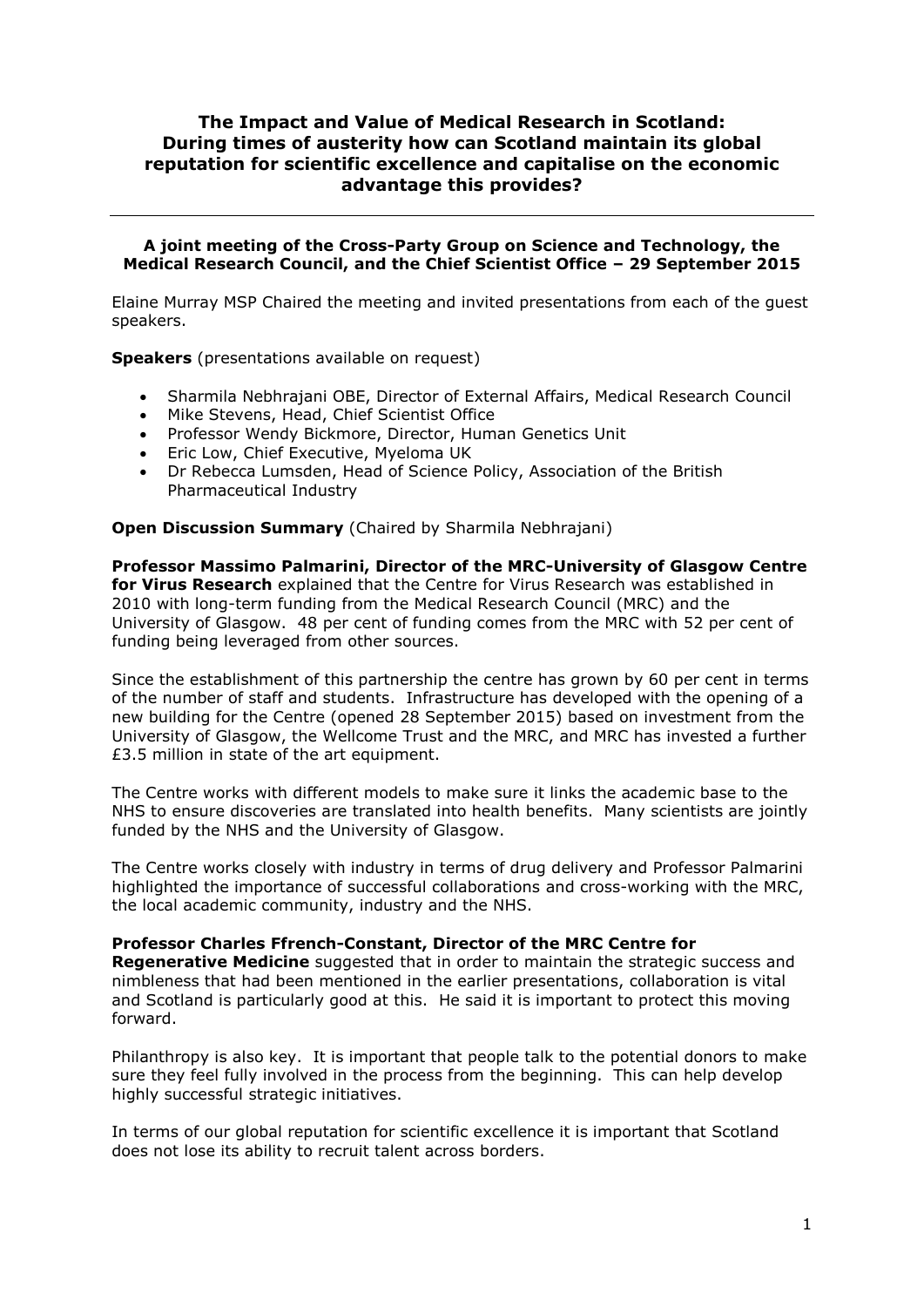He also suggested that the reason the NHS is so poor on innovation is that clinicians no longer have the same research training that people used to get. Scotland could position itself really well if it took steps to massively increase the percentage of NHS consultants who undergo research training. This would quite rapidly impact on NHS practice by increasing people's willingness to pick up on innovation.

**Dr. Rebecca Lumsden (ABPI)** echoed this. In discussions about how to better engage clinicians in clinical research and drive innovation, the common response is that clinicians either have not had the training or they have not had the time. If Scotland was able to change this it would make a huge difference to ensuring patients were able to get the most innovative treatments.

**Mike Stevens (CSO)** agreed there is a problem. Over the last three years the CSO has been running an NHS Research Scotland fellowship to build the next generation of clinician researchers. They now have over 70 people taking up to five sessions a week to ensure that by the end of three years they will be research competent and this will help them to attract grants.

The CSO invests  $£12.8$  million per year to fund research time but this has never been transparently allocated. The research is done but it is not recorded in terms of time. The new CSO Research Strategy (to be launched at the National NRS Conference on 28 October) sets down that from April next year, every pound of this will have to be transparently allocated to named researchers. This will be transformative, particularly for people returning from different types of career break who often struggle to get time for research.

**Professor Wendy Bickmore (HGU)** also echoed Professor ffrench-Constant's point, and warned that one day a week is not enough for a trainee clinician to build a research career. Clinicians need to allocate 50 per cent of their time to research to build a research career.

**Clare Adamson MSP** said that clinicians at her local hospital have voiced their frustration that there is no local research culture at that hospital and Ms Adamson asked whether there was a sense that research opportunities were geographical?

**Mike Stevens (CSO)** responded to say that a number of years ago places like Lanarkshire were not getting much research funding at all. The CSO introduced a system whereby effectively if a hospital does research it can get the same amount of money as the bigger research sites. Lanarkshire has gone from research funding of approximately £70,000 to over £400,000 per year from the CSO. This is to incentivise research. Fife and Highlands have also seen the benefit of this investment in research.

Mike Stevens also pointed out that the outcomes for patients are better if they participate in research, even if they are in a placebo group because they benefit from the best standards of care.

He also noted that if someone is trained in research, and is research-active, they are more likely to adopt the findings of research. This is something that nobody has yet addressed effectively in the UK.

**Professor Ffrench-Constant (CRM)** reiterated that this is not a Scottish problem; this is a UK-wide problem, but it could be a huge opportunity for Scotland.

**Professor Laurence Moore, Director of the MRC/CSO Social and Public Health Sciences Unit** explained that the SPHSU focuses on population-level interventions such as education, welfare reform or housing reform. He suggested that we need to be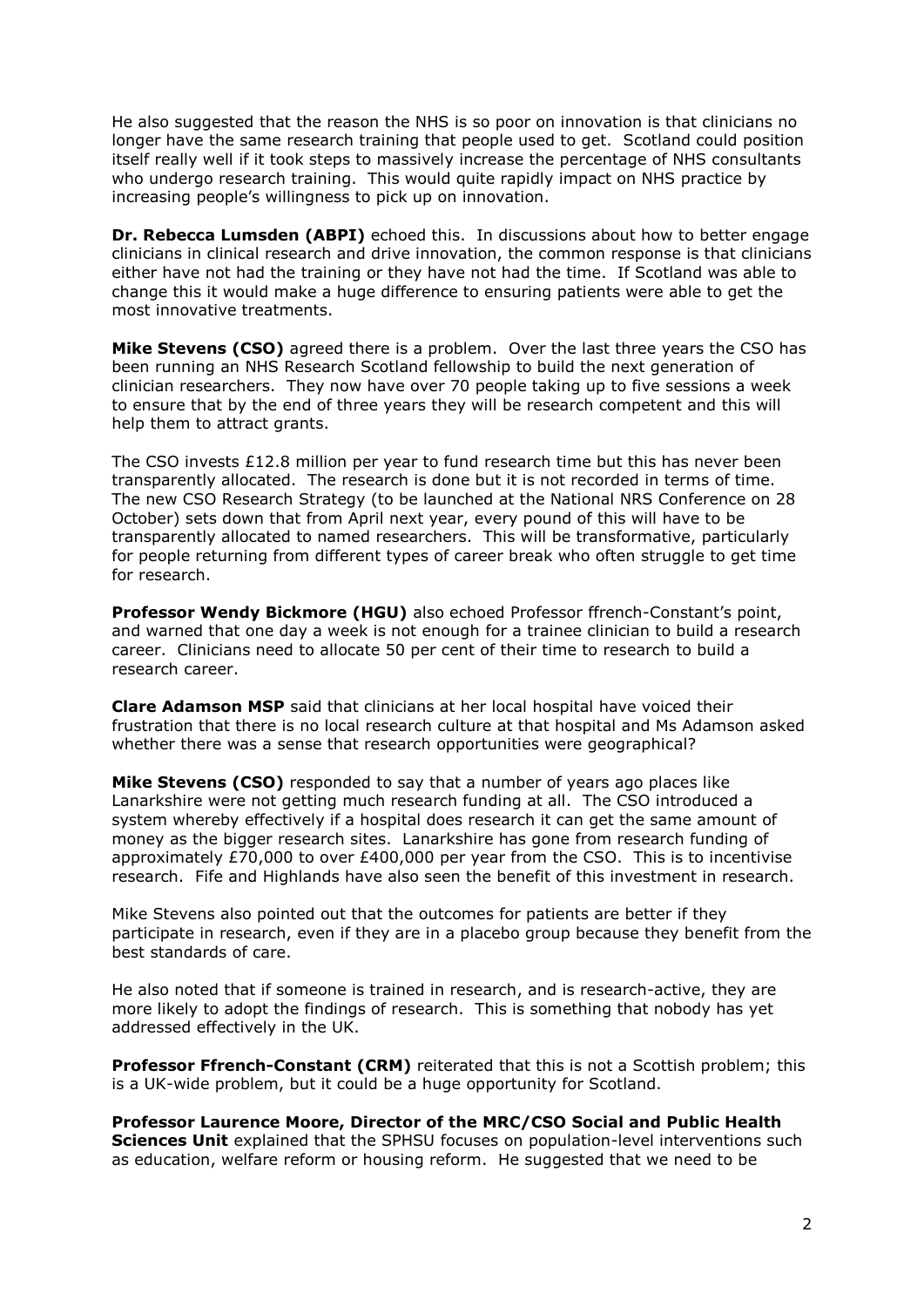clearer about the benefits of investment in science for the public. These are not always tangible.

He also advocated greater focus on clinical or health research which can reduce health inequalities. He noted that Mike Stevens had mentioned the benefits of NIHR investment in Scotland – by engaging with these studies, and through proximity with these studies, we see improvements both in patient care and in driving up the quality of a whole range of services that can reduce health inequalities.

Reducing health inequalities is very much a policy priority in Scotland and we need to take a scientific approach in how we seek to identify the most appropriate policies to address these, be they national or local. This can really bring about major health improvements.

Professor Moore also pointed out that there is a common belief that investment in research into new technologies will drive up NHS costs, whereas prevention research to reduce health inequalities can make health and other services more efficient. It provides evidence to show what works best and what is most cost-effective.

When we look at science strategies and the reasons for investment in science, the focus is often on the external investment it leverages. It is easy to under-emphasise the impact of improvement in the efficiency of public services that can derive from research.

**Sharmila Nebhrajani (MRC)** asked Professor Moore whether there was something particularly about Scotland that makes it a good test bed for preventative research?

**Professor Moore (SPHSU)** replied that the size of Scotland, together with the health challenges it faces, the emphasis of prevention strategies in Scotland's policy agenda, and the history of intelligent use of evidence in the Scottish Government, all make Scotland an attractive place to conduct prevention research.

He hopes that the SPHSU can contribute to these efforts to ensure that we maximise improvements in health services as well as health benefits that may be gained through other areas of activity such as housing policy and education. It is important to make sure that when new policies are introduced they are effectively evaluated from an early stage.

A report from the UK Health Select Committee looked at policy and health inequalities and found that, although reducing health inequalities had been a policy priority for quite some time, very few policies had been evaluated properly. The science behind policymaking had not really been invested in. There is really a very strong platform for this in Scotland because it is a policy priority here and there is a lot of interest in this area. It is important to make sure that when policies are introduced they are properly evaluated in good time and this is something that the SPHSU could provide a lot of help with. Ensuring science influences public policy can pay huge dividends in the near and long term.

**Peter Clark (SPHSU)** noted that one way the Unit is trying to do this is to conduct evaluation assessments on behalf of the Scottish Government. Ensuring that there is structured engagement between policy-makers and researchers at an early stage ensures that the Unit can design a good evaluation of that policy and influence the implementation of the policy in such a way that a good test of its effectiveness can be built in.

In collaboration with Health Scotland and the Scottish Collaboration for Public Health Research and Policy, SPHSU has completed two of these assessments on behalf of the Scottish Government – one on the free school meals policy for all children in the first